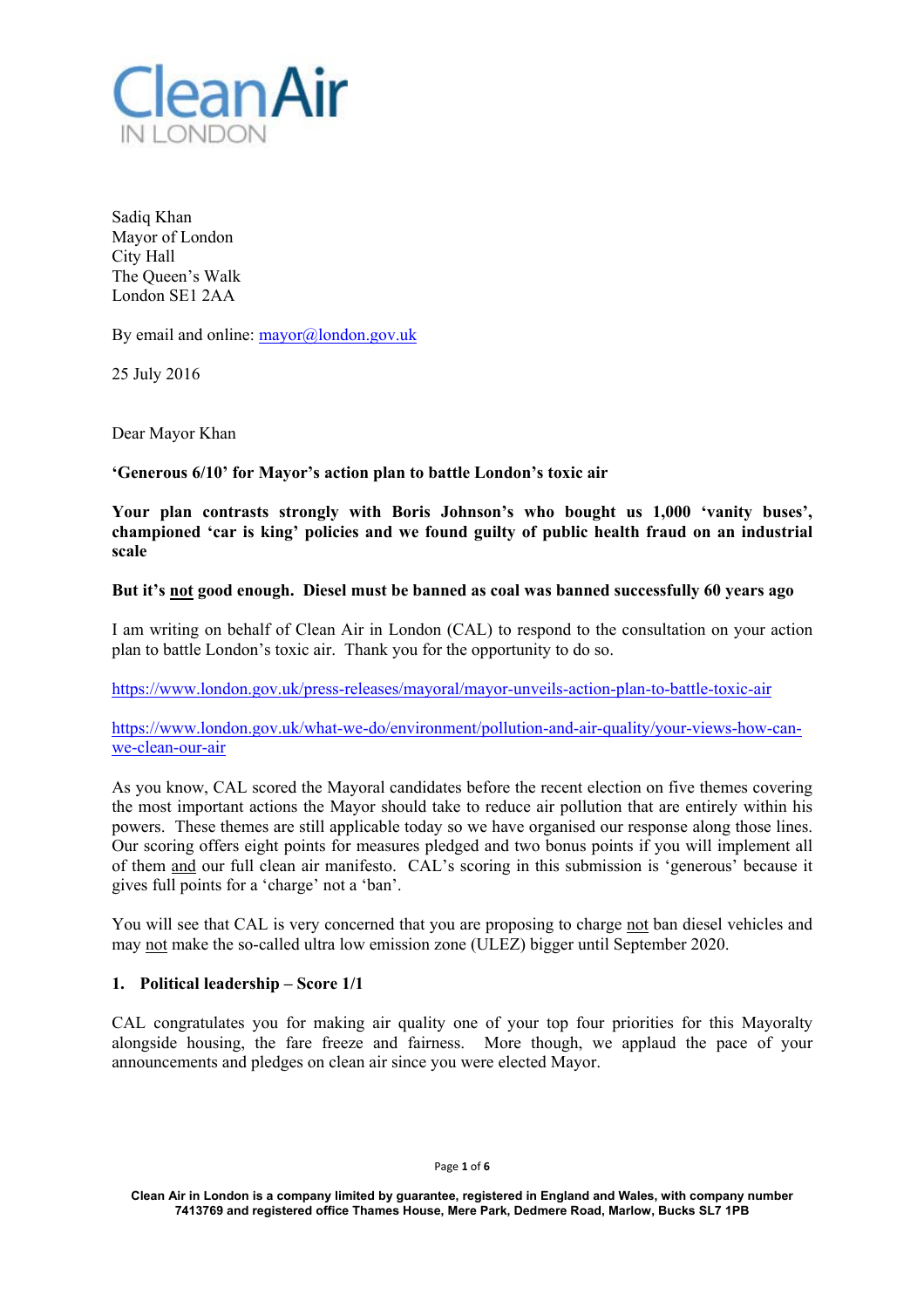

Your commitment to action and protecting public health contrasts strongly with the incompetence and worse of Boris Johnson who bought us 1,000 'vanity buses', championed 'car is king' policies and we found guilty of public health fraud on an industrial scale for spraying pollution suppressants (so called 'glue') in front of the air pollution monitors most-used to report legal breaches and warn of smog episodes before the London 2012 Olympics.

# **2. Building public understanding of air pollution and issuing smog warnings – Score 1/1**

The pace and content of your public announcements is already doing much to build public understanding of the dangers of air pollution and give people advice on protecting themselves and reducing pollution for themselves and others e.g. near schools.

Air pollution warnings are desperately needed during episodes in London to protect:

- vulnerable people when air pollution is expected to be MODERATE or worse for one or more days. Please also warn people about festival bonfires and fireworks; and
- the general population when air pollution is expected to be MODERATE for two or more consecutive days or HIGH or VERY HIGH for one or more days. Early warnings must also be issued for the general population when an 'EU Information threshold' for ozone could be breached (on a Defra or LAQN monitor in London) which can happen during one day of MODERATE\*.
- \* The Government covered-up such a breach last week.

It is important that warnings are issued when several not all monitors are likely to report exceedances.

Please note that Met Office forecasts, currently used by the Government and the BBC, exclude urban roadsides and so are inadequate. We recommend air pollution forecasts by King's College London.

Regular warnings are needed also for everyone who lives in, works in or regularly visits a place where air pollution exceeds the World Health Organisation (WHO) guideline for annual mean exposure i.e. long-term exposure to air pollution as opposed to short-term exposure during episodes or peaks.

Please therefore develop an 'air pollution episode' plan (e.g. like a 'heat wave' or 'cold weather' plan) and wider public health communications (e.g. similar to those warning people about smoking or the dangers of alcohol). Your predecessor did more to cover-up air pollution than warn people about it during his eight years in office.

Please ensure that London's existing air pollution monitoring network is maintained and enhanced. Otherwise, it risks becoming obsolete or increasingly unreliable e.g. Oxford Street earlier this year.

## **3. Ban diesel from the most-polluted places**

The so-called ULEZ is nothing of the sort. When it was initially described by Boris Johnson it would have allowed only the cleanest vehicles to enter the central congestion charging zone.

Page **2** of **6** 

**Clean Air in London is a company limited by guarantee, registered in England and Wales, with company number 7413769 and registered office Thames House, Mere Park, Dedmere Road, Marlow, Bucks SL7 1PB**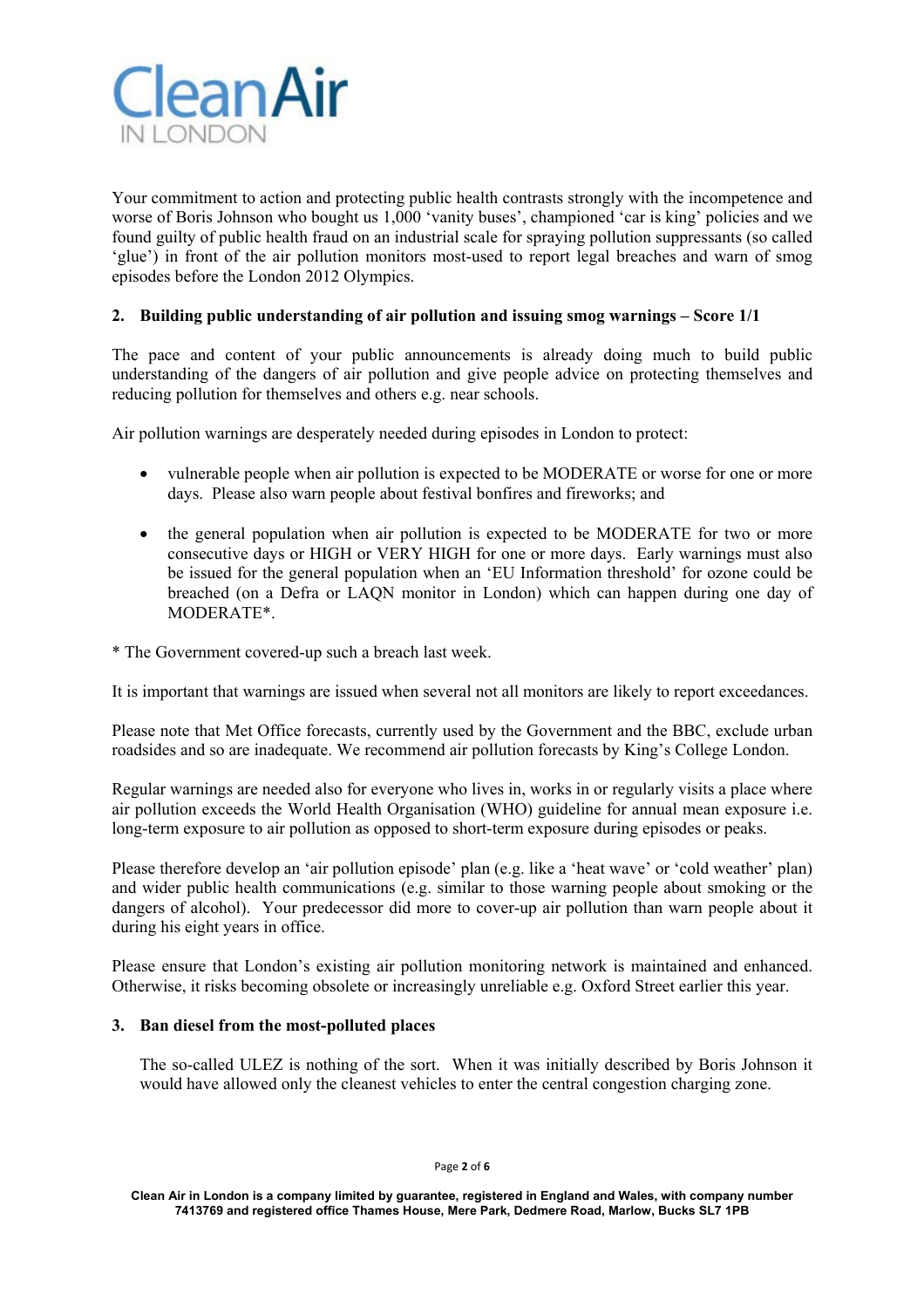

After a succession of backward steps by Mayor Johnson, the ULEZ became little more than a 'money maker' to be implemented by you or your successor in September 2020.

The simple fact is that it is mathematically impossible for London to comply with WHO guidelines for nitrogen dioxide (NO<sub>2</sub>) until 2025 or beyond unless all diesel vehicles are banned from the most-polluted places. Any date beyond 2020 is totally unacceptable so bans are necessary. Even that date would be 10 years after legally binding limits were required to be met and eight years after diesel exhaust was classified as carcinogenic for humans.

# *3.1. Bigger ULEZ sooner – Score zero*

Of course, the ULEZ must be extended to the north-south circular as we wrote in December 2013:

http://cleanair.london/hot-topics/stop-hiding-air-pollution-and-ban-diesel-exhaust-in-two-stagesto-2020-as-coal-was-banned-60-years-ago/

However, we are very disappointed that:

- you are still proposing a charge not a ban for diesel vehicles; and
- it may not be implemented until September 2020.

In CAL's view you must set tougher emission standards in central London that tighten progressively within the north-south circular and the existing LEZ boundary (near the M25):

- Central congestion charging zone (CCZ): ban pre-Euro 6 diesel vehicles and pre-Euro 4 petrol vehicles from the central congestion charging area (and apply the 'T-Charge' for newer diesel vehicles) by 1 January 2018. Please reinstate the western extension of the CCZ by 1 January 2018. Ban all diesel vehicles in these areas by 1 January 2020.
- Elsewhere within the north/south circular roads: ban pre-Euro 4 diesel vehicles without an effective particle filter within the north/south circular by 1 January 2018 i.e. as Berlin did in January 2010 (and apply the 'T-Charge' for newer diesel vehicles). Ban pre-Euro 6 diesel vehicles and pre-Euro 4 petrol vehicles (and apply the 'T-Charge' for newer diesel vehicles) by 1 January 2020. Ban all diesel vehicles there by 1 January 2022;
- Elsewhere within the LEZ: progressively tighten standards for larger then smaller diesel and petrol vehicles by 1 January 2018, 1 January 2020 and 1 January 2022. Ban all combustion vehicles from London by 1 January 2024 at the latest.

Smaller ULEZs are also needed at hotspots e.g. around Heathrow and in east London.

In your manifesto you pledged:

*"I will consult on bringing forward the Ultra-Low Emission Zone and expanding it along major arterial routes or a wider section of central London." CAL emphasis.*

Page **3** of **6** 

**Clean Air in London is a company limited by guarantee, registered in England and Wales, with company number 7413769 and registered office Thames House, Mere Park, Dedmere Road, Marlow, Bucks SL7 1PB**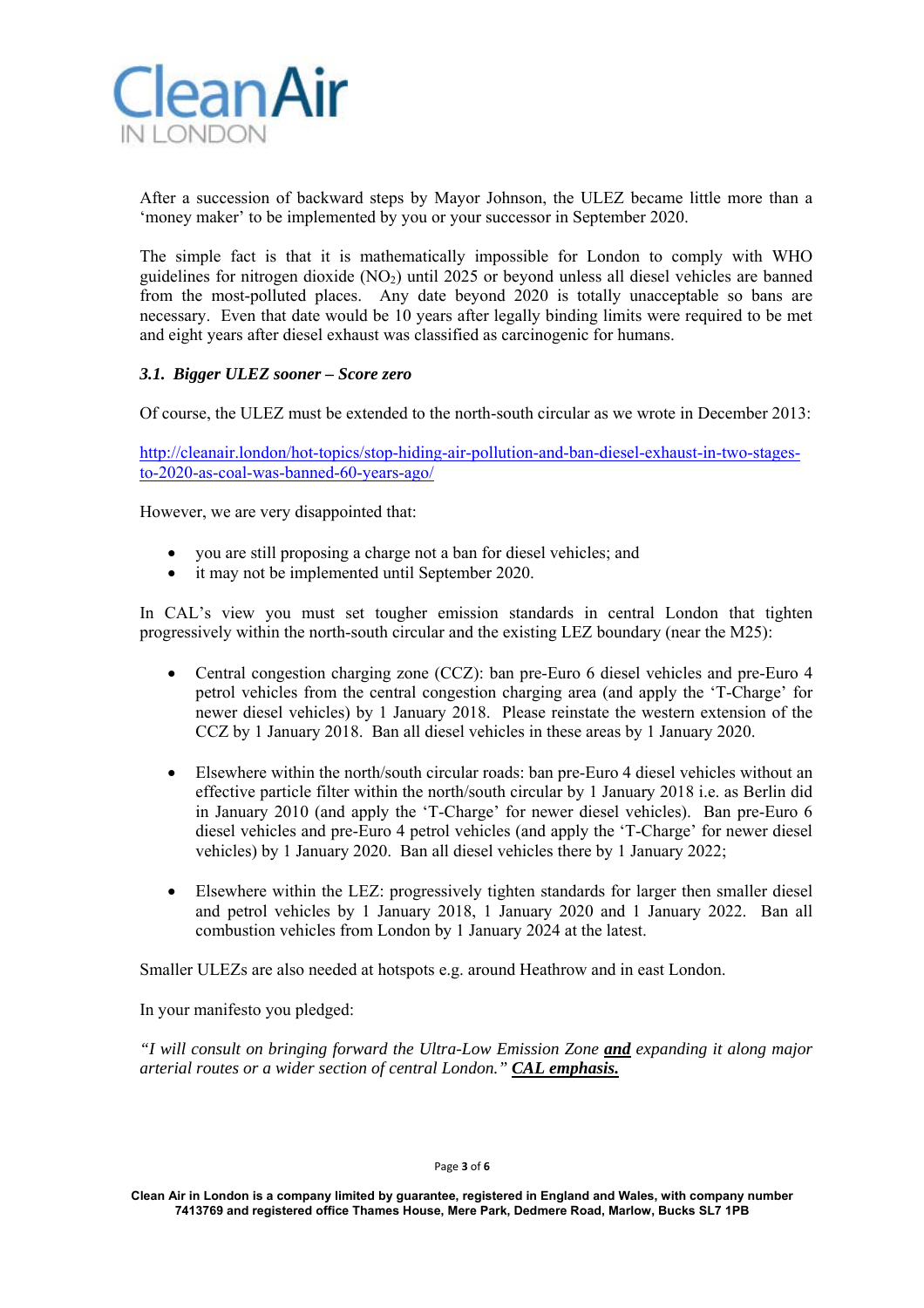

In CAL's opinion this means a bigger ULEZ sooner than Boris Johnson planned in September 2020. We have given you zero points for your proposal because CAL has received no assurances, despite seeking them, that you will make the ULEZ bigger sooner than September 2020.

In CAL's opinion it would be totally unacceptable to delay the implementation of the bigger ULEZ beyond 1 January 2020 i.e. beyond this Mayoral term.

## *3.2. Stronger ULEZ sooner – Score 1/1*

CAL supports the implementation of your proposed T-Charge in 2017 for diesel vehicles to reduce air pollution. However, we want to see it combined with bans as described above so that charging applies to all newer diesel vehicles entering the CCZ from 2017.

CAL takes it for granted that you will tighten bus emission standards rapidly. We urge you when doing so to retrofit the current bus fleet to the maximum extent technically feasible (i.e. to save the cost of replacement) and purchase with immediate effect only buses that will operate in electric mode in the most polluted places.

You must also tackle toxic pollution from private hire vehicles (PHVs) and licensed taxis. Please therefore:

- scrap the exemption from the congestion charge for all PHVs in 2017 since they do not guarantee accessibility as taxis do;
- require zero emission capable (ZEC) taxis to have a minimum 50 and 100 mile range in electric mode by 1 January 2018 and 1 January 2020 respectively;
- require all PHVs to match or exceed the emission standards for licenced taxis i.e. ZECs in 2018 and 2020; and
- ban all diesel taxis and PHVs from London by 1 January 2020. This should be funded by a scrappage scheme for taxis only from transport scheme income e.g. the T-Charge.

CAL supports bans and charging for petrol vehicles on the grounds of congestion rather than air pollution grounds until Euro 6 or tighter emission standards apply to diesel vehicles (when Euro 4 or better would be technology neutral for petrol vehicles).

CAL considers that discounts for 'residents' should last no longer than two years and apply only in hardship cases.

#### *3.3. Smarter ULEZ sooner – Score zero*

CAL considers that you must simplify the myriad emission schemes that will operate in London. In this Mayoral term we will have the congestion charging zone, the 'T-Charge', the ULEZ (sooner, stronger and perhaps bigger) and additional measures for vehicles within the LEZ that are outside the north/south circular.

CAL urges you to implement Emissions Based Road Charging (EBRC). In one scheme it would be possible to encompass all the above schemes in a cost neutral way.

Page **4** of **6**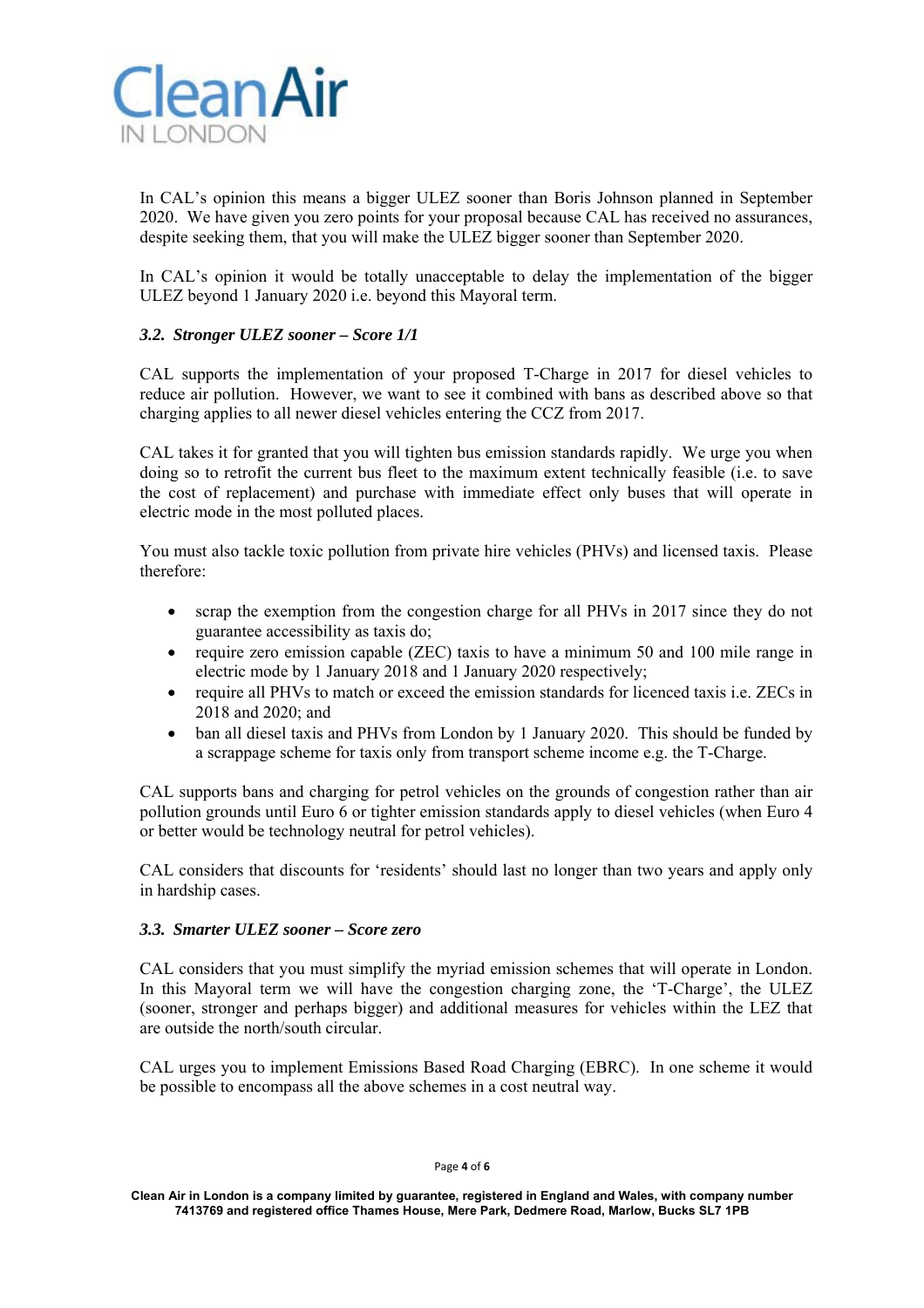

http://cleanair.london/sources/emissions-based-road-charging-by-2018-and-paid-to-walk-orcycle-by-2020/

Such a scheme would be 'smarter' still if you can offset charging against vehicle excise duty (VED).

## *3.4. Sooner ULEZ sooner – Score 1/1*

We are pleased that you are proposing to bring forward the current ULEZ. Doing so scores one point but this is generous since it should be combined with diesel bans for older vehicles.

#### **4. Massive investment in active travel and public transport – Score 1/1**

London needs a 'Clean Air Revolution' that hammers diesel emissions and mobilises massive investment in active travel and public transport. The charging of newer diesel vehicles and scrapping of the congestion charge exemption for PHVs can provide ample funding.

CAL also considers it essential that we separate people from pollution. Even when diesel and petrol emissions are eliminated, people will still be exposed to tyre and brake wear unless there is widespread pedestrianisation of public spaces. This must include Oxford Street, Parliament Square, the Embankment and at least one-third of the City of London.

High streets and other busy streets, such as Exhibition Road, should be pedestrianised – initially with vehicle free areas and car-free days. Please dismiss 'car is king' or nimbyist opposition to such schemes.

### **5. Reduce building emissions – Score 1/1**

CAL applauds measures by you to offer a boiler scrappage scheme. However, you must go much further and create an integrated approach to air pollution, climate, energy, health and transport policy that stops the proliferation of new emission sources in the most polluted places e.g. there must be no new combined heat and power units or gas boilers for commercial or industrial use within the north/south circular. Please oppose all incinerators and biomass burning in London.

#### **Other measures**

CAL fully supports other initiatives by you to achieve clean air. However, CAL has not allocated additional points for them since the outcomes are partly or wholly outside the Mayor's direct control. These include:

- a new Clean Air Act. This is much needed and should eliminate the use of fossil fuels in London. Please sponsor such an act through Parliament.
- joining ClientEarth's legal case against the government for  $NO<sub>2</sub>$ .
- a diesel scrappage scheme funded by the government. Any such scheme would need to be targeted on those most needing it and ensuring a switch to cleaner alternatives e.g. car clubs.

Page **5** of **6** 

**Clean Air in London is a company limited by guarantee, registered in England and Wales, with company number 7413769 and registered office Thames House, Mere Park, Dedmere Road, Marlow, Bucks SL7 1PB**